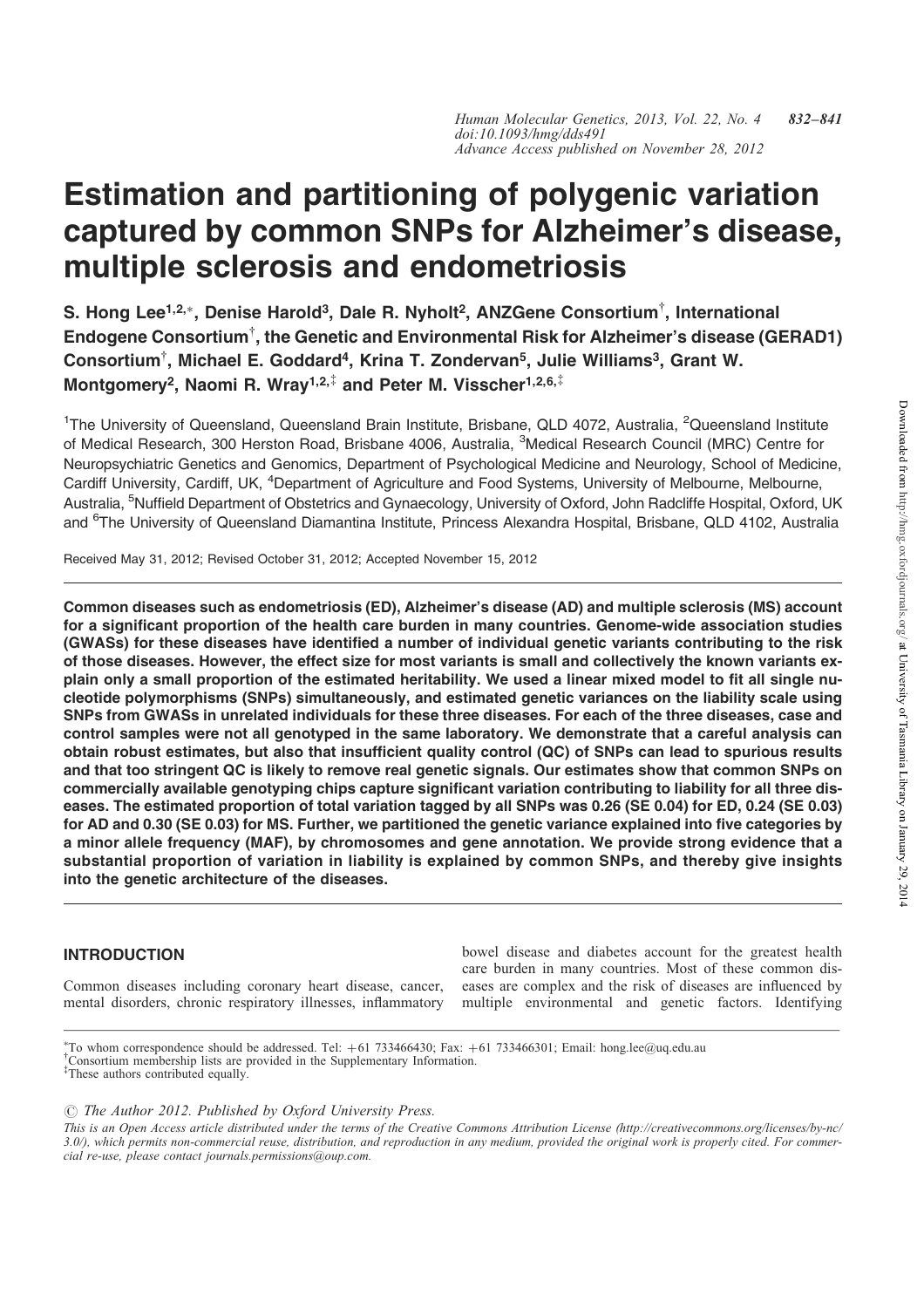| Disease  | Case/control           | No. of SNPs        | $h_i^2$ (SE) <sup>a</sup>                | P-value                  | Heritability <sup>b</sup>         | $GWAS^c$                          |
|----------|------------------------|--------------------|------------------------------------------|--------------------------|-----------------------------------|-----------------------------------|
| ED<br>AD | 3154/6981<br>3290/3849 | 488 532<br>499 757 | 0.26(0.04)<br>$0.24^{\mathrm{d}}$ (0.03) | $3.62e-11$<br>$2.15e-15$ | $\sim 0.5(38)$<br>$\sim 0.76(40)$ | < 0.01(15)<br>$0.18^{\rm d}$ (16) |
| MS       | 1604/1953              | 293 474            | $0.30^{\circ}$ (0.03)                    | 7.15e-22                 | $0.25 - 0.76(46)$                 | $0.06^{\circ}$ (23)               |

Table 1. Estimated heritability using genome-wide SNP data after the stringent QC

<sup>a</sup> Estimated genetic variance proportional to the total variance on the liability scale. <sup>b</sup>Heritability estimated from twin or family-based studies. <sup>c</sup>Variance explained by genome-wide significant SNPs. <sup>d</sup>Of this,  $\sim 0.04$  can be attributed to the APOE locus. <sup>e</sup>Of this  $\sim 0.03$  can be attributed to the MHC region.

specific environmental risk factors and quantifying their contributions to disease risk are difficult. In contrast, studies show that genetic variation makes a substantial contribution to disease risk for many common diseases (1,2) and genome-wide association studies (GWASs) provide a powerful method to identify genetic risk factors contributing to common diseases. Many individual genetic variants contributing to disease risk for a range of diseases have been identified using these methods  $(3-5)$ .

It is important to understand the genetic architecture of complex diseases to help develop better methods for diagnosis and treatment. The effect size for most variants is small and collectively the known variants explain only a small proportion of the estimated heritability for most diseases (3,6). This gap between the estimated heritability and the proportion of variation explained by known risk variants is generally referred to as 'the missing heritability' (7,8). The estimates of the significance of GWAS results must be corrected for the large number of tests and as a consequence, GWAS analyses control false positives at the expense of false negatives. Many other variants in linkage disequilibrium with single nucleotide polymorphisms (SNPs) on commercial genotyping chips could contribute to disease risk, but have not been identified as genome-wide significant. Yang et al. (2010) (9) demonstrated that approximately half of the heritability (45% of the phenotypic variance) of human height could be explained by considering all SNPs simultaneously in a linear model analysis. The results suggest that most of the heritability is not missing, but has not been detected in current GWAS data because the effect sizes for many variants are too small. Moreover, much of the remaining 'missing' heritability is likely to be due to incomplete linkage disequilibrium between causal variants and SNPs on the early commercial chips. Reduced linkage disequilibrium will occur if causal variants have a minor allele frequency (MAF) different from (typically lower than) genotyped SNPs (10).

The methods derived for quantitative traits have been adapted for case –control studies of disease using a linear mixed model, in which the estimates made on the observed binary scale are transformed to a scale of liability, whilst adjusting both for scale and for ascertainment (11). Theory and pedigree simulation suggest that the method is unbiased (11). We and others have applied the methods to a range of diseases, including schizophrenia (12), rheumatoid arthritis (13) and major depressive disorders (14). Genetic variation is estimated when case – case pairs and control –control pairs are, on average, more similar genome-wide than case-control pairs. However, application to binary traits has potential problems that do not arise for quantitative traits. Quality control (QC) of SNP genotype data and adjustment for possible population stratification are

important because any artefact that causes genotypes of cases to be more similar to each other on average and controls to be more similar to other controls would be estimated and interpreted as 'genetic' variance.

In this study, we have applied methods to estimate and partition the proportion of variation attributable to causal variants in linkage disequilibrium with common SNPs by analysing data for endometriosis (ED), Alzheimer's disease (AD) and multiple sclerosis (MS); diseases associated with reproduction, aging and the immune system. We recently conducted a GWAS for ED using the same data as used here and reported the proportion of variation in ED risk explained by common  $SNPs(15)$ . However, those estimates were not adjusted for ascertainment and scale, nor were they further partitioned.

Importantly for this study, for all three diseases case and control samples were not all genotyped in the same laboratory. We demonstrate that a careful analysis can obtain robust estimates, but also that insufficient QC of SNPs can lead to spurious results and too stringent QC is likely to remove real genetic signals.

# RESULTS

## Estimated genetic variance tagged by all SNPs

After our standard QC protocol, the proportion of variation in liability captured by all SNPs was estimated and ranged from 0.24 to 0.30 (Table 1). For ED, the estimated genetic variance proportional to the total variance on the liability scale was 0.26 (SE 0.04). The estimates for the other diseases were similar with the estimates on the liability scale of  $0.24$  (SE = 0.03) for AD and 0.30 (SE 0.03) for MS. The P-values for tests of the estimates being different from zero for all three diseases were highly significant (Table 1). The estimated genetic variances on the liability scale using genome-wide SNPs were lower than the heritability estimated from twin or familybased studies, but much higher than variance explained by genome-wide significant SNPs (Table 1). For AD, the proportion of variance in liability explained by a GWAS is relatively large  $(\sim 0.18)$  because of the very large effect of APOE (16,17).

Data were also analyzed after a more stringent QC protocol. There was a small decrease in the estimates of genetic variance and the P-values increased slightly (Supplementary Material, Table S4). These small changes showed that the estimates were robust and had stabilized given the QC protocols implemented. We used the two-locus test (18) and checked whether there were artefactual batch effects associated with the case –control status (Supplementary Material,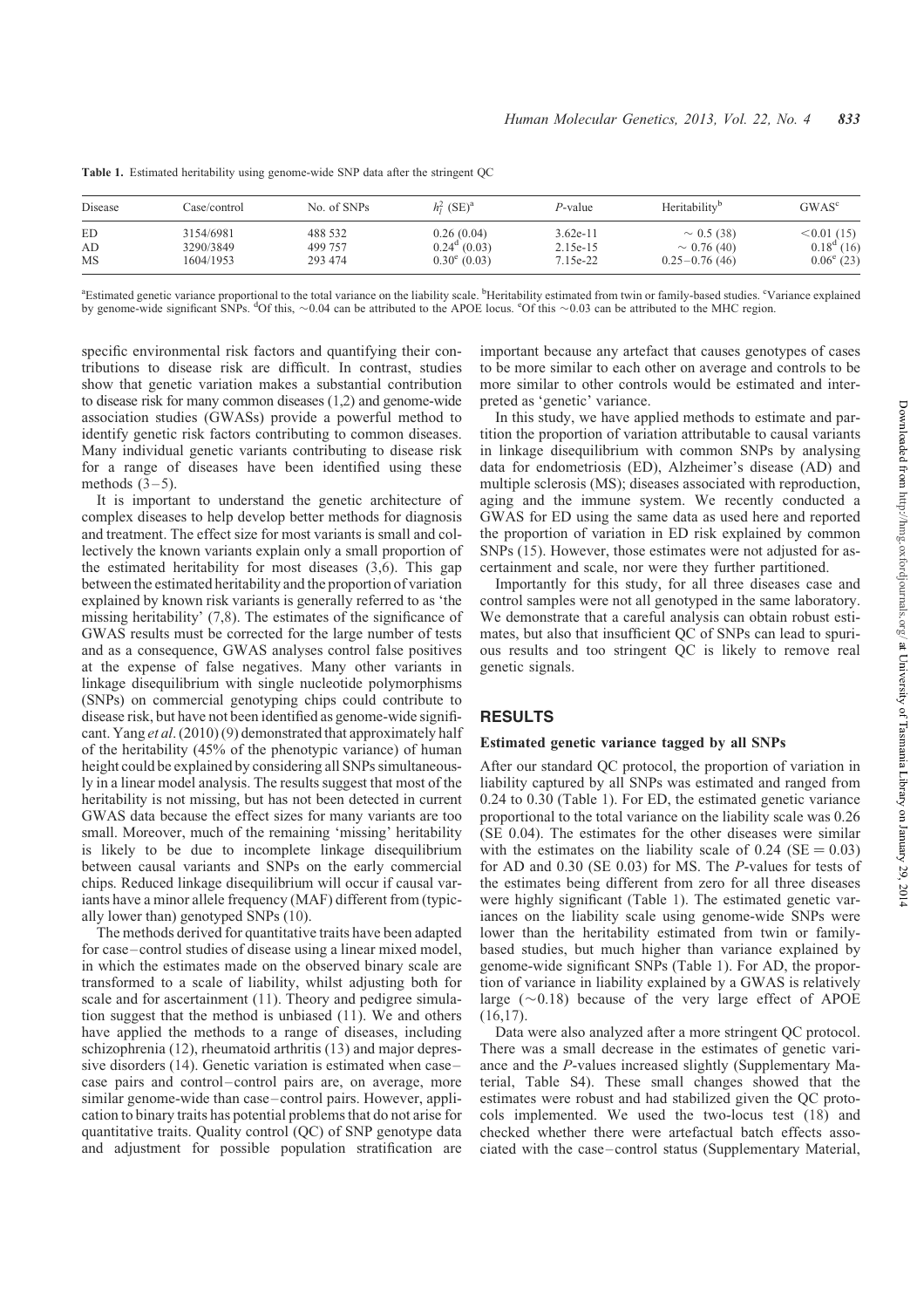| <b>MAF</b>  | ED<br>No. of SNPs | $h_i^2$ (SE) | AD<br>No. of SNPs | $h_l^2$ (SE) | MS<br>No. of SNPs | $h_l^2$ (SE) |
|-------------|-------------------|--------------|-------------------|--------------|-------------------|--------------|
|             |                   |              |                   |              |                   |              |
| < 0.1       | 83034             | 0.03(0.03)   | 83002             | 0.08(0.02)   | 40360             | 0.03(0.02)   |
| $0.1 - 0.2$ | 118571            | 0.03(0.04)   | 121780            | 0.00(0.03)   | 70550             | 0.08(0.03)   |
| $0.2 - 0.3$ | 102261            | 0.07(0.04)   | 104937            | 0.06(0.03)   | 63876             | 0.07(0.03)   |
| $0.3 - 0.4$ | 94183             | 0.08(0.03)   | 96610             | 0.08(0.03)   | 60243             | 0.09(0.03)   |
| $0.4 - 0.5$ | 90483             | 0.05(0.03)   | 93428             | 0.02(0.02)   | 58445             | 0.03(0.02)   |
| Total       | 488532            | 0.25         | 499757            | 0.25         | 293474            | 0.30         |

Table 2. Estimated proportion of variance on the liability scales explained by all SNPs and partitioned by SNP MAF

Figs  $S1-S3$ ). The results show that stringent QC and controlling for possible batch effects in genotyping between cases and controls made little difference to our estimates and there was no apparent inflation caused by genotyping artefacts between case and control samples across the three diseases (Supplementary Material, Figs S1-S3).

## Genetic variance partitioned by MAF

In order to explore whether common causal variants are responsible for part of the variance explained by the SNPs, we undertook an analysis partitioning the variance tagged by SNPs into five components defined by MAF (Table 2). As expected, the sum of the five components was similar to the single SNP set analysis for each disorder. For ED, the estimated genetic variances for five components ranged from 0.03 to 0.08  $(SE = 0.03 - 0.04)$  across the allele frequency range. The highest estimates were for the categories of MAFs from 0.2 to 0.4. Approximately 90% of the estimated genetic variance was explained by common SNPs of MAF  $> 0.1$  (Table 2). For AD, the pattern of the estimated genetic variance fluctuated across the MAF categories, ranging from 0.0 for SNPs with MAFs  $0.1 - 0.2$  up to 0.08 for SNPs with low MAFs (<0.1) and MAFs between 0.3 and 0.4. A significant proportion of the genetic variance was explained by common SNPs with MAFs  $> 0.2$  (Table 2) (again reflecting APOE). Adjusting for APOE by fitting five tagging SNPs in APOE as covariates changed the partitioning results slightly (results not shown). For MS, the estimated genetic variances for five components ranged from 0.03 to 0.09 (SE  $= 0.02-0.03$ ), and the distribution of the estimated genetic variance for MAF was similar to ED. A substantial proportion of genetic variance (90%) was due to common SNPs with MAFs  $> 0.1$ .

#### Genetic variance partitioned by chromosome

We performed two kinds of analyses which estimated the proportion of additive genetic variation contributed by individual chromosomes: one in which the similarity relationship matrix for each chromosome was fitted separately (one additive genetic variance component per analysis) and one in which we fitted 22 relationship matrices simultaneously (22 additive genetic variance components). The estimates from the joint analysis and those from each chromosomal analysis were similar (Supplementary Material, Figs S4–S6), and only the results from the joint analysis are presented in the main text (Fig. 1). The sum of estimates from the joint analysis was

similar to the estimates from the analysis using all SNPs simultaneously in estimating relationships.

The estimates of variance explained by each chromosome are linearly related to the length of the chromosome for ED  $(R^2 = 0.59)$  (Fig. 1A) and for MS  $(R^2 = 0.37)$  (Fig. 1C). However, for AD, there was no linear relationship between the estimates and the length of the chromosome, although the linear relationship became significant without the component due to chromosome 19 ( $R^2 = 0.25$ ) (Fig. 1B). These analyses quantify the total amount of additive genetic variation tagged by SNPs for each chromosome, and should be consistent with reported GWAS findings on either the same or other datasets. Accordingly, we observe a moderate deviation from the regression line for chromosome 7 for ED (Fig. 1A) and substantial deviations for chromosome 6 for MS (Fig. 1C) and chromosome 19 for AD (Fig. 1B), consistent with the reported GWAS signals at 7p, major histocompatibility complex (MHC) and APOE, respectively. We estimated the contribution of the APOE locus. We fitted the five most associated SNPs in the APOE region from the Harold *et al.* analysis (listed in their Table 1: rs2075650, rs157580, rs6859, rs8106922, rs405509) as covariates and found that the variance explained by chromosome 19 dropped from 5 to 1%. These analyses demonstrate that the APOE locus explains most of the variation for chromosome 19. We also used the weighted probit model (19) fitting the five SNPs in the APOE region, and obtained  $\sim$ 4% of the total variance explained by the SNPs. For MS, we estimated the variance attributed to the MHC region from 29799095 to 33162954 bp in chromosome 6. The estimated proportion of variance in liability was  $\sim$ 3% (Table 1).

## Genetic variance partitioned based on SNP annotation

Partitioning the genetic variance explained by SNPs into two components by creating relationship matrices from SNPs located in genes and those not associated with annotated genes (Table 3) showed that the variance explained by SNPs associated with genes was equal to that explained by nongenic SNPs for ED (Table 3). The variance associated with annotated genes was greater than the proportion of the genome that they represent for AD and MS, but this excess variation was not significant ( $P = 0.12$  for AD and 0.06 for MS). Further, we estimated the variance explained by specific genes related to the diseases (12), i.e. CNS+ (20) for AD, immune-related genes (21) for MS and genes annotated by terms related to ED using Gene2MeSH (22) for ED (Supplementary Material, Table S2). For MS, genetic variance was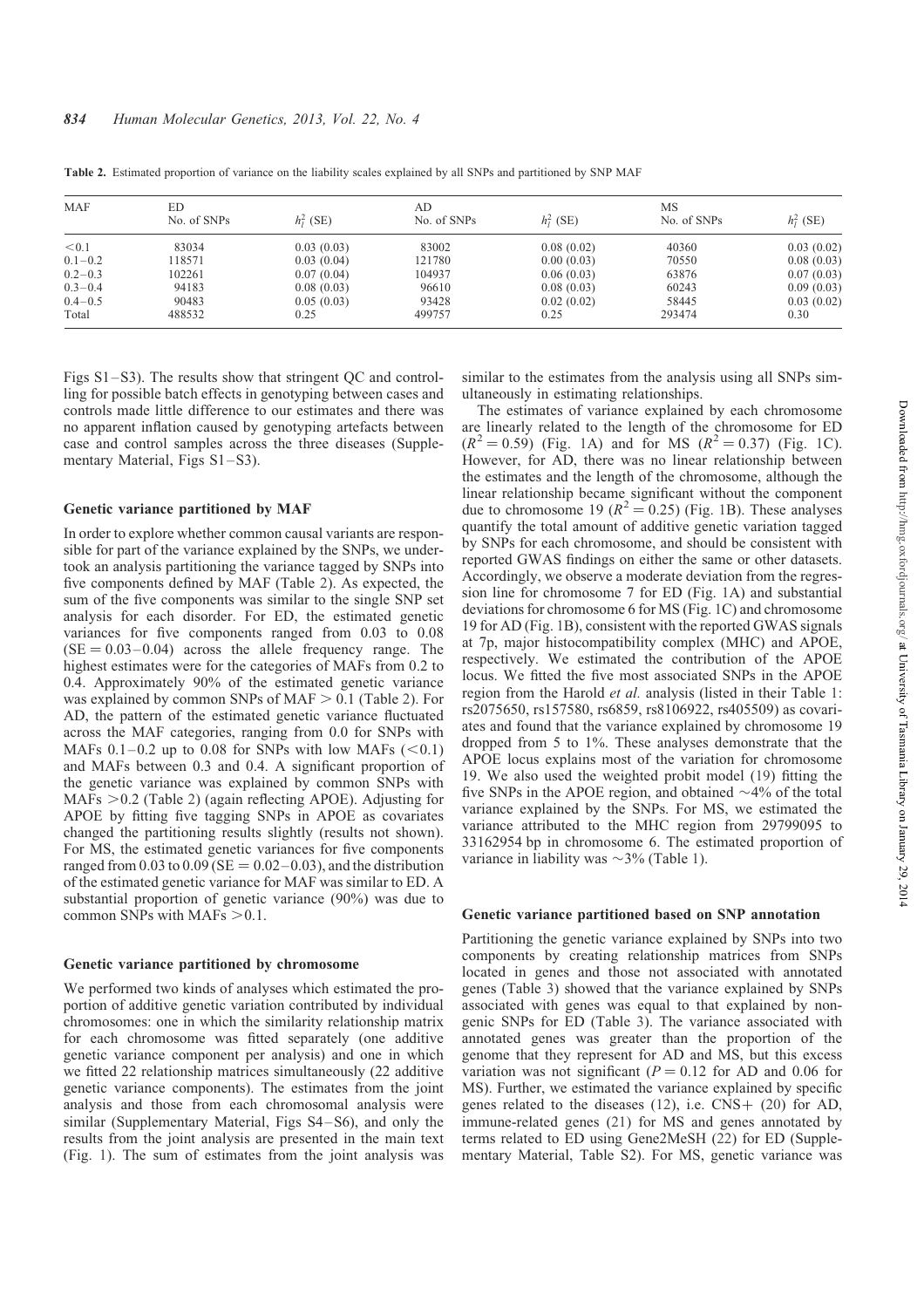

Figure 1. Joint analysis for each chromosome for estimating the genetic variance using SNP data. (A) ED.  $y = -0.0002 + 0.00009x$ ,  $R^2 = 0.37$ ,  $P = 0.003$ . (B)  $\Delta \vec{D}$ ,  $y = 0.0081 + 0.00003x$ ,  $R^2 = 0.024$ ,  $P = 0.49$  and omitting chromosome 19,  $y = 0.00061 + 0.00007x$ ,  $R^2 = 0.25$ ,  $P = 0.02$ . (C) MS.  $y = -0.002509 + 0.00007x$ 0.00012x,  $R^2 = 0.31$ ,  $P = 0.007$  and omitting chromosome 6,  $y = 0.0014 + 0.0001x$ ,  $R^2 = 0.45$ ,  $P = 0.0009$ .

significantly enriched in immune-related genes ( $P = 0.001$ ) (Supplementary Material, Table S2), consistent with the results from validated genome-wide significant SNPs (23). However, there was no enrichment of the CNS+ and ED-related genes for AD and ED, respectively.

## Control –control analyses

In extending the methods derived for quantitative traits to binary traits, we cautioned that any artefacts causing genotypes of cases to be more similar to each other on average,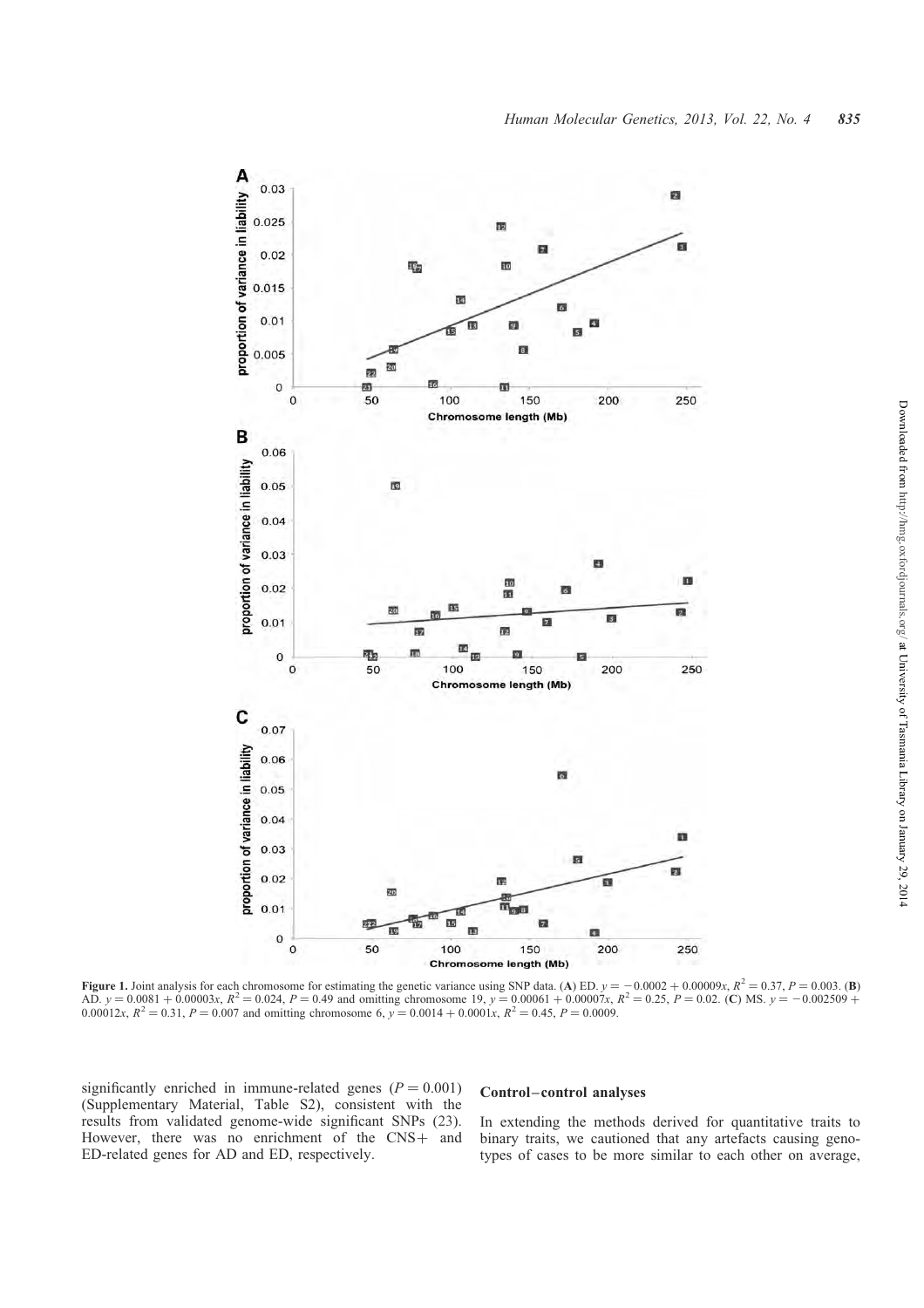|                    | No. of SNPs | $\sim$ Mh   | $h_l^2$ (SE) | $h12$ as % of total |
|--------------------|-------------|-------------|--------------|---------------------|
| ED                 |             |             |              |                     |
| Genes <sup>a</sup> | 253514      | 1370 (49%)  | 0.13(0.03)   | 50%                 |
| Not in genes       | 235018      | 1408 (51%)  | 0.13(0.03)   | 50%                 |
| Total              | 488532      | 2778 (100%) | 0.27         |                     |
| AD                 |             |             |              |                     |
| Genes <sup>a</sup> | 259031      | 1367 (49%)  | 0.15(0.03)   | 62%                 |
| Not in genes       | 240726      | 1412 (51%)  | 0.09(0.03)   | 38%                 |
| Total              | 499757      | 2779 (100%) | 0.24         |                     |
| MS                 |             |             |              |                     |
| genes <sup>a</sup> | 150499      | 1368 (49%)  | 0.19(0.03)   | 62%                 |
| Not in genes       | 142975      | 1409 (51%)  | 0.11(0.03)   | 38%                 |
| Total              | 293474      | 2777 (100%) | 0.30         |                     |

Table 3. Estimated proportion of variance on the liability scales explained by SNPs associated with annotated genes and SNPs not associated with annotated genes

<sup>a</sup>SNPs were assigned to genes if they were positioned within 20kb from the boundary of a gene. The P-value for difference between the proportion of physical coverage and genetic variance of genic region is  $P = 0.785, 0.117$  and 0.059 and for ED, AD and MS, respectively.

and genotypes of controls to be more similar to other controls would be estimated and interpreted as 'genetic' variance (11). For all three case-control samples analysed here, cases and controls were genotyped independently. To determine whether artefacts could explain the case-control results, we undertook analyses based on control–control comparisons, with results presented in Supplementary Material, Table S3. Under standard QC, five of the six control–control analyses showed estimates of 'genetic' variance significantly different from zero. After the most stringent QC, the estimates were not significant, except for the 1958/QIMR and the Oxford ED controls (OEC)/QIMR comparisons, where OEC are the Oxford ED Controls, a sample that overlaps in part with the 1958 sample (therefore, the 1958/QIMR and OEC/QIMR estimates are not independent). Although these results could reflect genuine population differences, subtle differences in genotyping and QC practices could generate differences in allele frequencies for SNPs across the entire genome. One known difference between the samples was that the genotypes for the OEC, 1958 and AD samples were called from the raw intensity data with the Illuminus (24) algorithm, whereas the QIMR genotypes were called with the GenCall (25) algorithm. The original intensity data were not available to us to allow direct investigation of the impact of genotype calling algorithm. However, the International Endogene consortium provided genotype data from a sample that partly overlapped with the1958 sample, for which genotypes had been called with the GenCall algorithm. To illustrate the problem more clearly, we constructed three independent UK control datasets: 1958A (the subset of the 1958 cohort for which the same individuals were called with both Illuminus and GenCall), 1958B (the subset of the 1958 cohort with genotypes called only with Illuminus) and OECX (the OEC controls called with Illuminus with any individuals featured in 1958A or 1958B removed). Analyses under standard QC show that point estimates of 'genetic' variance for 1958A/1958B and 1958A/OECX with 1958A genotypes called by Illuminus are small and nonsignificant, whereas the estimates when the 1958A genotypes were called with the GenCall algorithm are large and for

Table 4. Impact of genotype calling algorithm on estimates of heritability from control–control samples

| Disease              | Samples   | No. of SNPs | $h^2$ (SE) | $P$ -value |
|----------------------|-----------|-------------|------------|------------|
| Standard OC          |           |             |            |            |
| 1958A (I)/1958B (I)  | 1076/1576 | 492893      | 0.00(0.13) | 1.00       |
| 1958A (G)/1958B (I)  | 1076/1576 | 492893      | 0.20(0.14) | 0.13       |
| 1958A (I)/OECX (I)   | 1076/2565 | 473047      | 0.04(0.10) | 0.66       |
| 1958A (G)/OECX (I)   | 1076/2565 | 466005      | 0.48(0.10) | $1.9e-06$  |
| 1958A (I)/QIMR (G)   | 1076/1836 | 488150      | 0.53(0.12) | 4.7e-06    |
| 1958A (G)/OIMR (G)   | 1076/1836 | 472019      | 0.64(0.12) | $1.0e-07$  |
| Most stringent OC    |           |             |            |            |
| 1958A (G)/OECX (I)   | 1076/2565 | 313076      | 0.04(0.10) | 0.68       |
| 1958A (I)/OIMR $(G)$ | 1076/1836 | 397802      | 0.08(0.12) | 0.48       |
| 1958A (G)/OIMR (G)   | 1076/1836 | 337695      | 0.16(0.12) | 0.20       |

The 1958 cohort was split into a sample (1958A) for which genotypes had been called with both Illuminus (I) and with GenCall (G) and into a sample only called with Illuminus (1958B). The OECX sample is the OEC control samples with 1958 cohort controls removed. In this way, 1958A, 1958B and OECX are three independent control samples.



Figure 2. Histogram of the proportion of genotypes for each SNP that is called the same for the 1958A cohort called by the Illuminus or GenCall algorithm.

1958A/OECX are significantly different from zero (Table 4). The differences in genotype calling between the algorithms for the 1958A cohort are subtle, with 99.697% (SD 0.2539%) of genotypes called the same. The distribution of proportion of genotypes called the same over SNPs is given in Fig. 2, with allele frequencies per SNP plotted in Supplementary Material, Fig. S7. However, genotype calling algorithm does not solely contribute to the control –control results with the QIMR sample, since analyses of both 1958AI/QIMR and 1958AG/QIMR generates estimates of 'genetic' variance which are significantly different from zero. In these examples, the estimates of genetic variance become non-significant under the most stringent QC.

How do these control–control results impact on the interpretation of the case –control results? When the most stringent QC was applied to the case–control studies for ED, AD and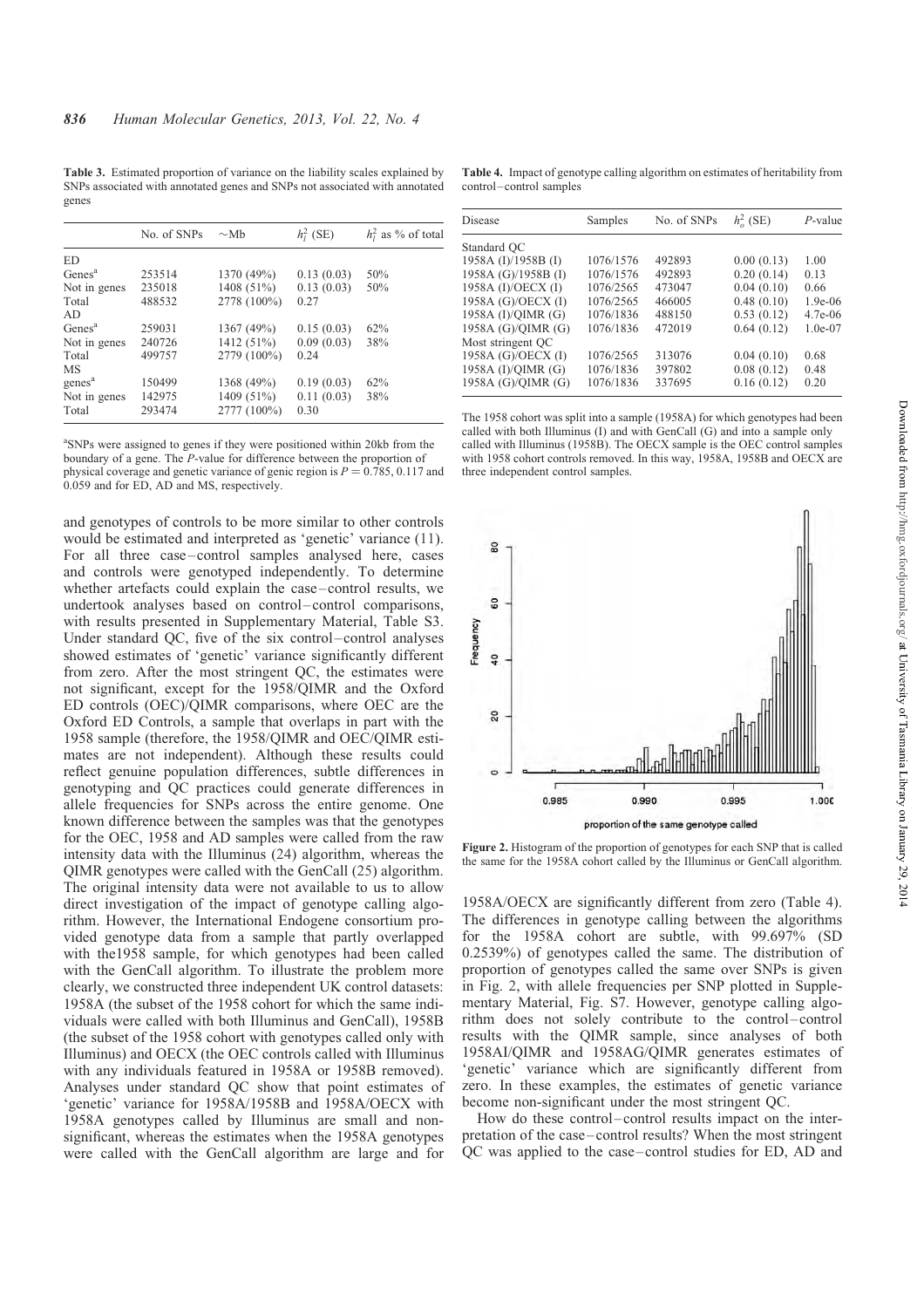MS, the estimates were reduced as expected (Supplementary Material, Table S4), because the most stringent QC used here is likely to exclude real genetic signals. Nevertheless, a significant proportion of genetic variation was retained for each dataset ( $\sim 60\%$  of the estimates before this OC), and the P-value for the estimates were still highly significant. Furthermore, for AD and MS, the variance explained by SNPs in genes is significantly more expected by chance (Table 3), a result that is unlikely to be generated by genotyping artefacts. The results from the ED sample should be considered with more caution.

# **DISCUSSION**

There has been considerable debate on the relative contribution of common and rare variants to the risk of common diseases (26,27). We have estimated genetic variances on the liability scale using SNPs from GWASs in unrelated individuals for three important diseases. Our estimates show that common SNPs on commercially available genotyping chips capture significant variation contributing to liability for all three diseases. The estimated proportion of total variation tagged by all SNPs was 0.26 (SE 0.04) for ED, 0.24 (SE 0.03) for AD and 0.30 (SE 0.03) for MS. These estimates are lower than those from twin or family-based studies, but substantially higher for ED and MS than the variance explained by genome-wide significant SNPs for each disease. The comparison of additive variance explained by all SNPs and the total genetic variation estimated from twin and family-based studies is not straightforward. However, the estimates from pedigree studies can be biased by non-additive genetic variation and by confounding with environmental factors (28,29), whereas our estimates are based on such distant relationships that such effect are expected to be negligible.

To consider the allele spectrum for the contribution of common variants to disease risk, we partitioned the variance explained into five categories by MAFs. For each disease, a substantial proportion of variation was explained by SNPs with MAFs between 0.2 and 0.4. Linkage disequilibrium between low frequency causal variants and common genotyped SNPs is low (30) and therefore, the observation that genotyped SNPs with MAFs  $> 0.2$  explains a substantial proportion of variation in liability points to underlying common causal variants that are in high LD with these genotyped SNPs (12). Using simulation, Lee *et al.* (12) showed that the estimated genetic variance for each MAF interval is likely proportional to the real genetic variance in each MAF interval (Supplementary Material, Table S6 in (12)), and those results are applicable here also. One might hypothesize that the reduced fertility and fecundity associated with both ED (31) and MS (32), but not AD (which has age on onset after reproductive years), could generate differences in the frequency distribution of risk alleles between the diseases. Our results present no support for this hypothesis. However, the large standard errors of the estimates of genetic variance associated with the genome and with the allelic spectrum mean that it is difficult to draw conclusions—much larger sample sizes and ideally a better coverage of low frequency variants would be needed to make stronger inference. In addition, the focus on

the allelic spectrum of risk variants for a particular disease ignores the effect of those variants on other (unmeasured) traits and therefore, the net effect of the risk variants on fitness may be quite different from their apparent effects on a single disease. Therefore, in principle our results could be consistent with pleiotropy that is inevitable under a polygenic architecture of multiple complex traits (33).

We estimated the variance explained by each chromosome by a joint or separate analysis. When fitting one chromosome at a time, the variance attributable to the chromosome could include variance contributed by other chromosomes if there is LD between chromosomes as a consequence of population stratification (10,34). However, the inflation due to variance contributed by other chromosomes was negligible, i.e. the estimates from the joint and separate analyses were similar to each other (Supplementary Material, Figs S4-S6), consistent with the absence of population stratification (10).

There are now many case-control datasets available to researchers for analysis. In a number of these, genotyping was not performed on cases and controls in the same experiment. For example, researchers increasingly rely on shared controls from a repository or simply cannot afford to genotype both cases and controls. These experimental designs can lead to bias, for example due to technical artefacts or differences in calling algorithms. Subtle artificial allele frequency differences between cases and controls will make the cases appear to be more similar to each other than they are to the controls, and this could cause the estimation of spurious genetic variance (11). Here, we show that with careful and stringent QC steps, these potential problems can be overcome to a large extent. However, we did find differences between control cohorts (Table 4). Our results imply that differences in calling algorithms can contribute to spurious estimation of genetic variation. Therefore, caution should be applied when estimating genetic (co)variation from samples that were genotyped separately and we advocate careful attention to ensure that post-genotyping analysis procedures are the same across cases and controls. This potential for bias is much less severe for quantitative traits, because different cohorts are likely to have samples across the entire range of phenotypes.

In conclusion, we estimated additive genetic variation that is captured by the current generation of SNP arrays for three important diseases, and partitioned this variation according to chromosome, MAF, gene and pathway groups. We provide strong evidence that a substantial proportion of variation in liability is explained by common SNPs, and thereby, give insights into the genetic architecture of the diseases. Consistent with reports on other diseases (11,13), schizophrenia (12,35) and quantitative traits (9,10,36,37), these results point to a disease model where the cumulative effect of many risk variants, across a range of allele frequencies, together with environmental risk factors causes common disease.

## MATERIALS AND METHODS

# Data

## Endometriosis

ED is a gynaecological disease where tissue that resembles endometrium is found growing on sites outside of the uterus,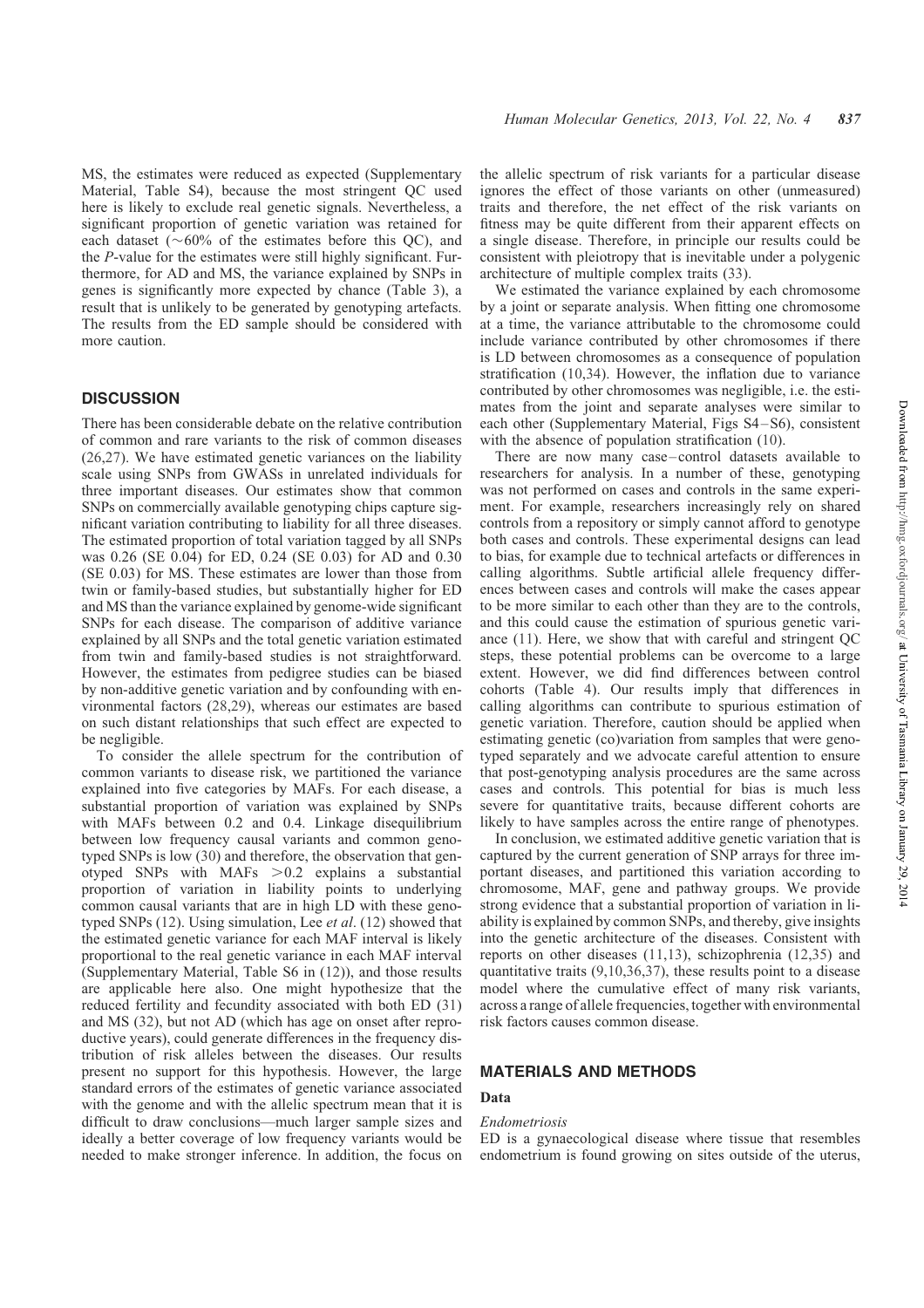and affects  $6 - 10\%$  of women of reproductive age (38). Symptoms vary, but typically include severe menstrual pain, chronic pelvic pain, sub- or infertility and digestive system problems, all of which can have major impacts on the overall health and well-being of sufferers in addition to imposing significant annual costs on health care systems (39). A GWAS was conducted by the International Endogene Consortium with 2247 cases recruited at the Queensland Institute of Medical Research and 924 cases recruited at the University of Oxford (15). All cases had surgically confirmed disease and samples were genotyped on the Illumina Human670Quad BeadArray (15). Illumina Human610Quad control genotypes for QIMR cases were available for 1836 individuals in an adolescent twin study. The Oxford controls were 5190 UK population controls obtained from the Wellcome Trust Case Control Consortium (WTCCC2). These controls were genotyped with the Illumina Human1M-Duo array (15). The Wellcome Trust controls consist of the 1958 British Birth Cohort and from the National Blood Donors. Since the samples from the 1958 British Birth Cohort were also used in the analysis of the Alzheimer's GWAS, but not with perfect overlap, we refer to the controls used by the Oxford researchers as the OEC. For the ED analyses, the QIMR and Oxford samples were combined. Genotypes from Oxford cases and controls were called with the Illuminus (24) algorithm. Genotypes from the QIMR cases and controls were called with the GenCall (25) algorithm. Initial data for ED were 3171 cases and 7026 controls with 496733 SNPs.

## Alzheimer's disease

The samples included 3333 cases and 1225 elderly screened controls genotyped at the Sanger Institute on the Illumina 610-quad chip after filtering a stringent QC process for which the details were described by Harold et al. (40). According to Harold et al. (33), 'these samples were recruited by the Medical Research Council (MRC) Genetic Resource for AD (Cardiff University; Institute of Psychiatry, London; Cambridge University; Trinity College Dublin), the Alzheimer's Research Trust Collaboration (University of Nottingham; University of Manchester; University of Southampton; University of Bristol; Queen's University Belfast; the Oxford Project to Investigate Memory and Ageing, Oxford University); Washington University, St Louis, USA; MRC PRION Unit, University College London; London and the South East Region AD project (LASER-AD), University College London; Competence Network of Dementia and Department of Psychiatry, University of Bonn, Germany and the National Institute of Mental Health AD Genetics Initiative' (40). Population controls of 2699 samples from a WTCCC2 1958 cohort (Illumina 1.2M) were additionally combined for analyses. Genotypes of cases and controls were called with the Illuminus (24) algorithm (40). Initial data for AD consisted of 3333 cases and 3924 controls with 529 205 SNPs, which were quality controlled again.

## Multiple sclerosis

There were 1618 cases from the Australia and New Zealand (ANZ) cohort genotyped on the Illumina infinium Hap370CNV array and 1988 healthy US controls of Caucasian descent from Illumina iControlDB. According to the ANZGene Consortium (41), 'Australian MS cases were selfidentified volunteers recruited at centers located in Adelaide, Brisbane, Gold Coast, Hobart, Melbourne, Newcastle, Perth and Sydney. New Zealand MS cases were collected across the country as part of a recent national prevalence survey. Controls were provided by the Sanger Institute (Cambridge, UK)'. These samples passed careful QC as previously described (41) with genotypes called with the GenCall (25) algorithm (41). Initial data for MS included 1618 cases and 1988 controls with 293 631 SNPs.

# Quality control (QC)

## Standard OC

Standard  $\widetilde{Q}C$  steps were applied to protect against artefacts (11). SNPs with MAFs  $\leq 0.01$ , missing rates  $\geq 0.05$  or  $P$ -value <0.0001 for the Hardy–Weinberg equilibrium test were excluded as were individuals with SNP missingness rates  $>0.01$ . We also excluded subjects so that no pair of individuals had a similarity relationship coefficient  $>0.05$ (equivalent to about second-cousins). Sex chromosomes were excluded from the analysis. Supplementary Material, Table S1 shows how many cases and controls, and SNPs were excluded after the standard QC. After the standard QC process, the number of samples and SNPs used for estimating the genetic variance was 10135 individuals (3154 cases and 6981 controls) with 488532 SNPs for ED, 7139 individuals (3290 cases and 3849 controls) with 499 757 SNPs for AD and 3557 individuals (1604 cases and 1953 controls) with 293 474 SNPs for MS (Supplementary Material, Table S4).

## Stringent QC

When two groups of samples are separately genotyped, batch effects may influence the estimated genetic variances that are systematically biased (11,18). Therefore, stringent QC was applied to check how robust the estimates were. For this test, SNPs for which *P*-values were  $\leq 0.05$  for the Hardy– Weinberg equilibrium and for missingness difference between two groups were excluded. We also applied a twolocus QC test (18) based on the difference in test statistic of association between single SNPs and pairs of SNPs, and diagnosed whether there were artefact batch effects. After this stringent QC, the number of SNPs was decreased although the number of samples was not changed (Supplementary Material, Table S1). The number of SNPs that remained was 416 816 SNPs for ED, 426 467 SNPs for AD and 261 309 SNPs for MS (Supplementary Material, Table S4).

## Most stringent QC

In addition to the stringent QC, for some analyses we applied even more stringent QC that is most likely to remove the true signal as well as artefacts in the estimation of variance explained by SNPs. In this most stringent QC, we compared allele frequencies in each cohort with those from HapMap3 samples, and excluded SNPs having a significantly different frequency from HapMap3 ( $P < 0.003$ ). Subsequently, we applied a two-locus QC step (18) to filter out problematic SNPs. In the process of the two-locus QC, we excluded SNPs that caused the joint two-SNP model to fit significantly better  $(P < 0.02)$  than expected from the two single SNP models (18), considering each of 20 flanking markers. In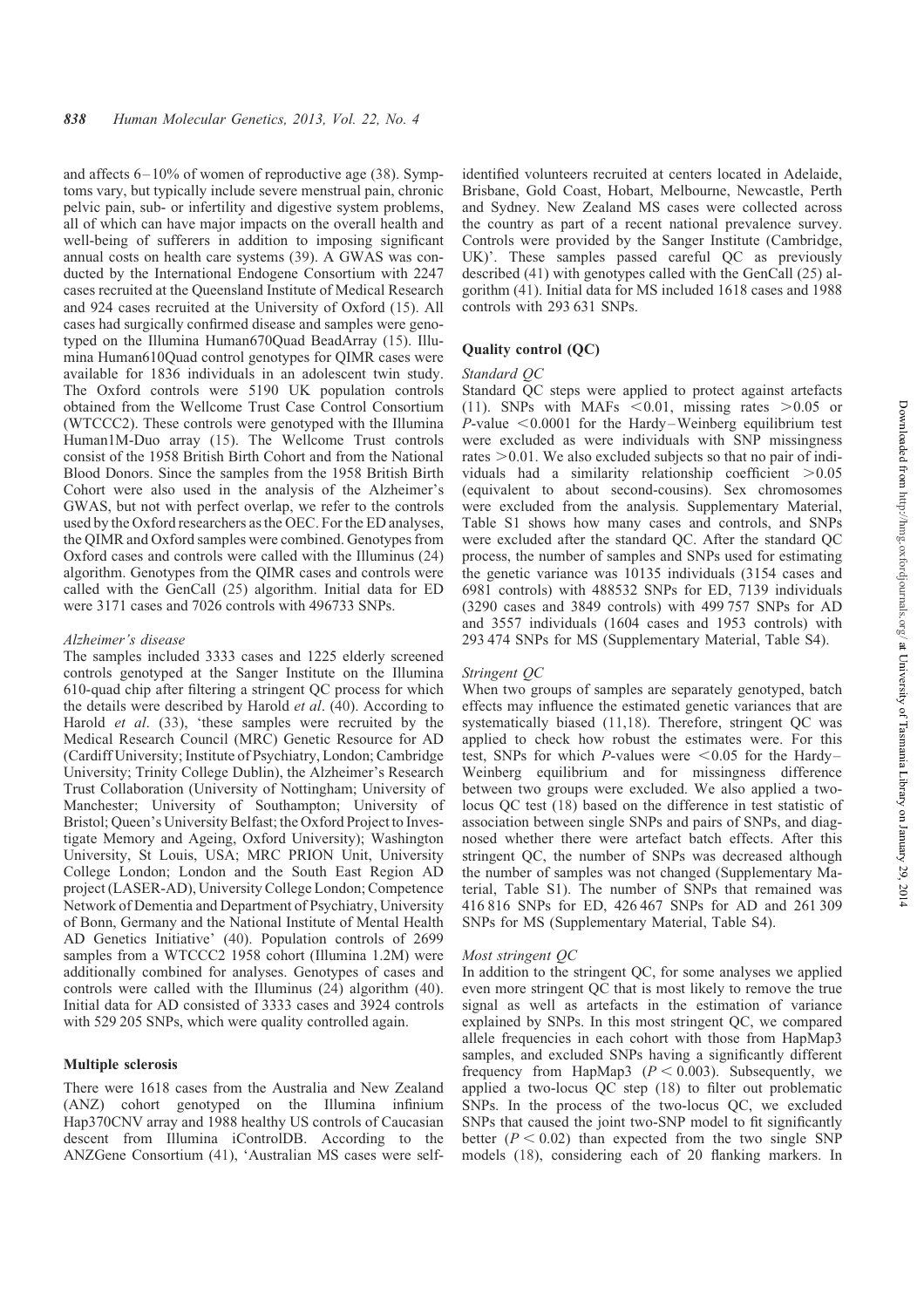addition, we fitted the first 50 principal components estimated from the two control cohorts in the association model. The number of SNPs that remained was 391 913 for ED, 403 398 for AD and 248 980 for MS (Supplementary Material, Table S4).

#### Model

We estimated the variance in case–control status explained by all SNPs using a linear mixed model,

$$
y = X\beta + g + e \tag{1}
$$

where y is a vector of case  $(=1)$  or control  $(=0)$  status on the observed scale,  $\beta$  is a vector for fixed effects of overall mean (intercept), and 10 ancestry principal components (for ED, cohort status, QIMR and Oxford, was additionally fitted as a fixed effect to adjust for possible artefactual batch effects), g is the vector of random additive genetic effects based on aggregate SNP information and e is a vector of random error effects. X is an incidence matrix for the fixed effects relating to individuals. The variance structure of phenotypic observations is

$$
\mathbf{V} = \mathbf{A}\sigma_g^2 + \mathbf{I}\sigma_e^2
$$

Where  $\sigma_g^2$  is the additive genetic variance tagged by the SNPs,  $\sigma_e^2$  is the error variance, **A** is the genomic similarity relationship matrix estimated from SNP data and I is an identity matrix. The genomic similarity relationship for each pair of individuals is calculated as the sum of the products of SNP coefficients between two individuals scaled by the SNP heterozygosity (9).

All variances are on the observed  $(0-1)$  scale, were estimated using restricted maximum likelihood (42–44) and were transformed to those on the liability scale as shown previously (11), assuming a disease prevalence (lifetime risk) of 8% for ED (15), 2% for AD (45) and 0.1% for MS (23).

#### Genome partitioning linear mixed model

We partitioned the variance explained by the SNPs in several ways using the linear model

$$
\mathbf{y} = \mathbf{X}\boldsymbol{\beta} + \sum_{t=1}^{n} \mathbf{g}_t + \mathbf{e}
$$
  

$$
\mathbf{V} = \sum_{t=1}^{n} \mathbf{A}_t \sigma_{g_t}^2 + \mathbf{I} \sigma_e^2
$$
 (2)

where  $n$  is the number of subsets from any non-overlapping partitioning of SNPs;  $n = 22$  for the joint analysis by chromosome and  $n = 5$  for the analysis by MAF bin. We partitioned the variance by annotation  $n = 2$ , when SNPs were annotated as being in 'genes' or 'not in genes' where gene boundaries were  $\pm 20$  kb from 3' and 5' UTRs of each gene. Further, we annotated SNPs being in disorder-specific genes (Supplementary Material, Table S2). That is, SNPs were in genes if they were positioned within 50 kb from the boundary of ED-related genes (annotated by terms related to ED using Gene2MeSH (22)), CNS+ (one set comprised genes expressed preferentially in the brain compared with other tissues and the other three sets comprised genes annotated to be involved in neuronal activity, learning and synapses (20)) and immune-related genes (21) for ED, AD and MS, respectively.

#### Control –control analyses

Since for each disorder, cases and controls were genotyped separately, we were concerned that the estimated genetic variance could be biased due to artefacts, for example genotyping batch effects or differential genotype calling algorithms. The essential information on estimating genetic variation comes from the average genomic similarity of case-case, casecontrol and control –control groups, so any non-genetic effect that makes cases more similar to other cases and controls more similar to other controls will result in the estimated genetic variance that is spurious. To explore the possibility of artefacts, we applied a QC process that would control for most artefact batch effects and performed pseudo case –control studies on combinations of the control cohorts, by treating one of the controls cohorts as 'cases'. As several of the control sets are overlapping, in order to clearly illustrate the impact of QC factors confounded with cohort, we constructed three independent UK control datasets: 1958A (the subset of the 1958 cohort for which the same individuals were called with both Illuminus, 1958AI, and GenCall, 1958AG), 1958BI (the subset of the 1958 cohort with genotypes called only with Illuminus) and OECXI (the OEC controls called with Illuminus with any individuals featured in 1958A or 1958B removed.

## SUPPLEMENTARY MATERIAL

Supplementary Material is available at *HMG* online.

# ACKNOWLEDGEMENTS

We thank Jian Yang for helpful discussions. This study makes use of data generated by the Wellcome Trust Case Control Consortium. A full list of the investigators who contributed to the generation of the data is available from www.wtccc.org.uk. Funding for the project was provided by the Wellcome Trust under award 076113.

## DATA AVAILABILITY

The University of Queensland authors accessed the data through formal requests to the three consortia. The QCed data will be returned to the consortia and can be accessed by other researchers for collaborative research by contacting the consortia: ANZGene, Endogene, GERAD1.

Conflict of Interest statement. None declared.

## FUNDING

This work was supported by the Australian National Health and Medical Research Council (NHMRC) 1011506. P.M.V. (613601), N.R.W. (613602, 1011506), G.W.M. (619667), D.R.N. (339462 and 613674) were supported by the NHMRC Fellowships Scheme. N.R.W. (FT0991360) and D.R.N. (FT0991022) were supported by the ARC Future Fellowship schemes. K.T.Z. is supported by a Wellcome Trust Research Career Development Fellowship (WT085235/Z/08/Z).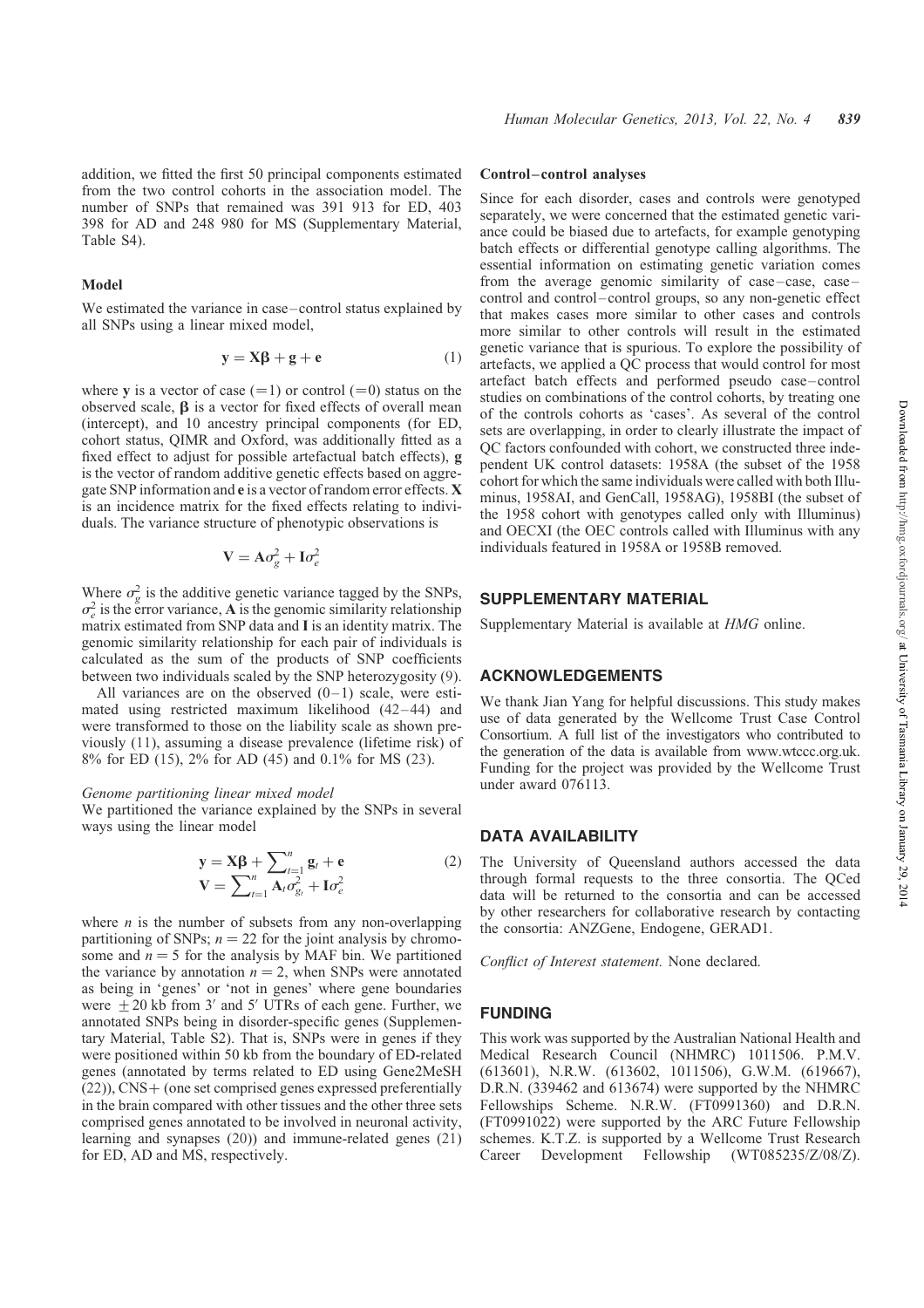Funding to pay the Open Access publication charges for this article was provided by the NHMRC (1011506).

## **REFERENCES**

- 1. Boomsma, D., Busjahn, A. and Peltonen, L. (2002) Classical twin studies and beyond. Nat. Rev. Genet., 3, 872– 882.
- 2. WTCCC. (2007) Genome-wide association study of 14,000 cases of seven common diseases and 3,000 shared controls. Nature, 447, 661–678.
- 3. Manolio, T.A. (2010) Genomewide association studies and assessment of the risk of disease.  $N$ . Engl. J. Med., 363, 166-176.
- 4. Hindorff, L.A., Sethupathy, P., Junkins, H.A., Ramos, E.M., Mehta, J.P., Collins, F.S. and Manolio, T.A. (2009) Potential etiologic and functional implications of genome-wide association loci for human diseases and traits. Proc. Natl Acad. Sci. USA, 106, 9362–9367.
- 5. Visscher, P.M., Brown, M.A., McCarthy, M.I. and Yang, J. (2012) Five years of GWAS discovery. Am. J. Hum. Genet., 90, 7-24.
- 6. Visscher, P.M. and Montgomery, G.W. (2009) Genome-wide association studies and human disease. JAMA, 302, 2028-2029.
- 7. Manolio, T.A., Collins, F.S., Cox, N.J., Goldstein, D.B., Hindorff, L.A., Hunter, D.J., McCarthy, M.I., Ramos, E.M., Cardon, L.R., Chakravarti, A. et al. (2009) Finding the missing heritability of complex diseases. Nature, 461, 747– 753.
- 8. Maher, B. (2008) Personal genomes: the case of the missing heritability. Nature, 456, 18-21.
- 9. Yang, J., Benyamin, B., McEvoy, B.P., Gordon, S., Henders, A.K., Nyholt, D.R., Madden, P.A., Heath, A.C., Martin, N.G., Montgomery, G.W. et al. (2010) Common SNPs explain a large proportion of the heritability for human height. Nat. Genet., 42, 565-569.
- 10. Yang, J., Manolio, T.A., Pasquale, L.R., Boerwinkle, E., Caporaso, N., Cunningham, J.M., de Andrade, M., Feenstra, B., Feingold, E., Hayes, M.G. et al. (2011) Genome partitioning of genetic variation for complex traits using common SNPs. Nat. Genet., 43, 519-525.
- 11. Lee, S.H., Wray, N.R., Goddard, M.E. and Visscher, P.M. (2011) Estimating missing heritability for disease from genome-wide association studies. Am. J. Hum. Genet., 88, 294-305.
- 12. Lee, S.H., DeCandia, T.R., Ripke, S. and Yang, J., Schizophrenia Psychiatric Genome-Wide Association Study Consortium (PGC-SCZ), International Schizophrenia Consortium (ISC), Molecular Genetics of Schizophrenia Collaboration (MGS), Sullivan, P.F., Goddard, M.E., Keller, M.C. et al. (2012) Estimating the proportion of variation in susceptibility to schizophrenia captured by common SNPs. Nat. Genet., 44, 247–250.
- 13. Stahl, E.A., Wegmann, D., Trynka, G., Gutierrez-Achury, J., Do, R., Voight, B.F., Kraft, P., Chen, R., Kallberg, H.J., Kurreeman, F.A.S. et al. (2012) Bayesian inference analyses of the polygenic architecture of rheumatoid arthritis. Nat. Genet., 44, 483– 489.
- 14. Lubke, G.H., Hottenga, J.J., Walters, R., Laurin, C., de Geus, E.J., Willemsen, G., Smit, J.H., Middeldorp, C.M., Penninx, B.W., Vink, J.M. et al. (2012) Estimating the genetic variance of major depressive disorder due to all single nucleotide polymorphisms. Biol. Psychiatry, 78, 707– 709.
- 15. Painter, J.N., Anderson, C.A., Nyholt, D.R., Macgregor, S., Lin, J., Lee, S.H., Lambert, A., Zhao, Z.Z., Roseman, F., Guo, Q. et al. (2011) Genome-wide association study identifies a locus at 7p15.2 associated with endometriosis. Nat. Genet., 43, 51-54.
- 16. So, H.-C., Gui, A.H.S., Cherny, S.S. and Sham, P.C. (2011) Evaluating the heritability explained by known susceptibility variants: a survey of ten complex diseases. Genet. Epidemiol., 35, 310-317.
- 17. Corder, E.H., Saunders, A.M., Risch, N.J., Strittmatter, W.J., Schmechel, D.E., Gaskell, P.C., Rimmler, J.B., Locke, P.A., Conneally, P.M., Schmader, K.E. et al. (1994) Protective effect of apolipoprotein E type 2 allele for late onset Alzheimer disease. Nat. Genet., 7, 180-184.
- 18. Lee, S.H., Nyholt, D.R., Macgregor, S., Henders, A.K., Zondervan, K.T., Montgomery, G.W. and Visscher, P.M. (2010) A simple and fast two-locus quality control test to detect false positives due to batch effects in genome-wide association studies. Genet. Epidemiol., 34, 854–862.
- 19. Lee, S.H., Goddard, M.E., Wray, N.R. and Visscher, P.M. (2012) A better coefficient of determination for genetic profile analysis. Genet. Epidemiol., 36, 214 –224.
- 20. Raychaudhuri, S., Korn, J.M., McCarroll, S.A., Altshuler, D., Sklar, P., Purcell, S., Daly, M.J. and Int Schizophrenia, C. (2010) Accurately assessing the risk of Schizophrenia conferred by rare copy-number variation affecting genes with brain function. Plos Genet, 6, e1001097.
- 21. The Immunology Database and Analysis Portal (IMMPORT). https:// immport.niaid.n-ih.gov/immportWeb/queryref/immportgene/immp ortGeneList.do.
- 22. Gene Annotation with MeSH Terms. http://gene2mesh.ncibi.org/index. php.
- 23. The International Multiple Sclerosis Consortium, the Wellcome Trust Case Control Consortium 2. (2011) Genetic risk and a primary role for cell-mediated immune mechanisms in multiple sclerosis. Nature, 476, 214–219.
- 24. Teo, Y.Y., Inouye, M., Small, K.S., Gwilliam, R., Deloukas, P., Kwiatkowski, D.P. and Clark, T.G. (2007) A genotype calling algorithm for the Illumina BeadArray platform. Bioinformatics, 23, 2741–2746.
- 25. Weber, J.L. and Wong, C. (1993) Mutation of human short tandem repeats. Hum. Mol. Genet., 2, 1123-1128.
- 26. Cirulli, E.T. and Goldstein, D.B. (2010) Uncovering the roles of rare variants in common disease through whole-genome sequencing. Nat. Rev. Genet., 11, 415–425.
- 27. McClellan, J. and King, M.C. (2010) Genomic analysis of mental illness: a changing landscape. JAMA, 303, 2523–2524.
- 28. Visscher, P.M., Hill, W.G. and Wray, N.R. (2008) Heritability in the genomics era—concepts and misconceptions. Nat. Rev. Genet, 9, 255–266.
- 29. Lee, S., Goddard, M., Visscher, P. and van der Werf, J. (2010) Using the realized relationship matrix to disentangle confounding factors for the estimation of genetic variance components of complex traits. Genet. Sel. Evol., 42, 22.
- 30. Wray, N.R. (2005) Allele frequencies and the  $r^2$  measure of linkage disequilibrium: impact on design and interpretation of association studies. Twin Res. Hum. Genet., 8, 87-94.
- 31. Cramer, D.W. and Missmer, S.A. (2002) The epidemiology of endometriosis. Ann. N. Y. Acad. Sci., 955, 11–22. discussion 34-16, 396–406.
- 32. Nielsen, N.M., Jorgensen, K.T., Stenager, E., Jensen, A., Pedersen, B.V., Hjalgrim, H., Kjaer, S.K. and Frisch, M. (2011) Reproductive history and risk of multiple sclerosis. Epidemiology, 22, 546-552.
- 33. Turelli, M. and Barton, N.H. (2004) Polygenic variation maintained by balancing selection: pleiotropy, sex-dependent allelic effects and G x E interactions. Genetics, 166, 1053–1079.
- 34. Visscher, P.M., Yang, J. and Goddard, M.E. (2010) A commentary on 'Common SNPs explain a large proportion of the heritability for human height' by Yang et al. (2010). Twin Res. Hum. Genet.,  $13$ ,  $517-524$ .
- 35. Purcell, S.M., Wray, N.R., Stone, J.L., Visscher, P.M., O'Donovan, M.C., Sullivan, P.F. and Sklar, P. (2009) Common polygenic variation contributes to risk of schizophrenia and bipolar disorder. Nature, 460, 748–752.
- 36. Davies, G., Tenesa, A., Payton, A., Yang, J., Harris, S.E., Liewald, D., Ke, X., Le Hellard, S., Christoforou, A., Luciano, M. et al. (2011) Genome-wide association studies establish that human intelligence is highly heritable and polygenic. Mol. Psychiatry, 16, 996-1005.
- 37. Deary, I.J., Yang, J., Davies, G., Harris, S.E., Tenesa, A., Liewald, D., Luciano, M., Lopez, L.M., Gow, A.J., Corley, J. et al. (2012) Genetic contributions to stability and change in intelligence from childhood to old age. Nature, 482, 212–215.
- 38. Montgomery, G.W., Nyholt, D.R., Zhao, Z.Z., Treloar, S.A., Painter, J.N., Missmer, S.A., Kennedy, S.H. and Zondervan, K.T. (2008) The search for genes contributing to endometriosis risk. Hum. Reprod. Update, 14, 447–457.
- 39. Gao, X., Outley, J., Botteman, M., Spalding, J., Simon, J.A. and Pashos, C.L. (2006) Economic burden of endometriosis. Fertil. Steril, 86, 1561– 1572.
- 40. Harold, D., Abraham, R., Hollingworth, P., Sims, R., Gerrish, A., Hamshere, M.L., Pahwa, J.S., Moskvina, V., Dowzell, K., Williams, A. et al. (2009) Genome-wide association study identifies variants at CLU and PICALM associated with Alzheimer's disease. Nat. Genet., 41, 1088– 1093.
- 41. The Australia and New Zealand Multiple Sclerosis Genetics Consortium. (2009) Genome-wide association study identifies new multiple sclerosis susceptibility loci on chromosomes 12 and 20. Nat. Genet., 41, 824–828.

<sup>=</sup> <sup>&</sup>gt; <sup>&</sup>lt; ? @ <sup>A</sup>